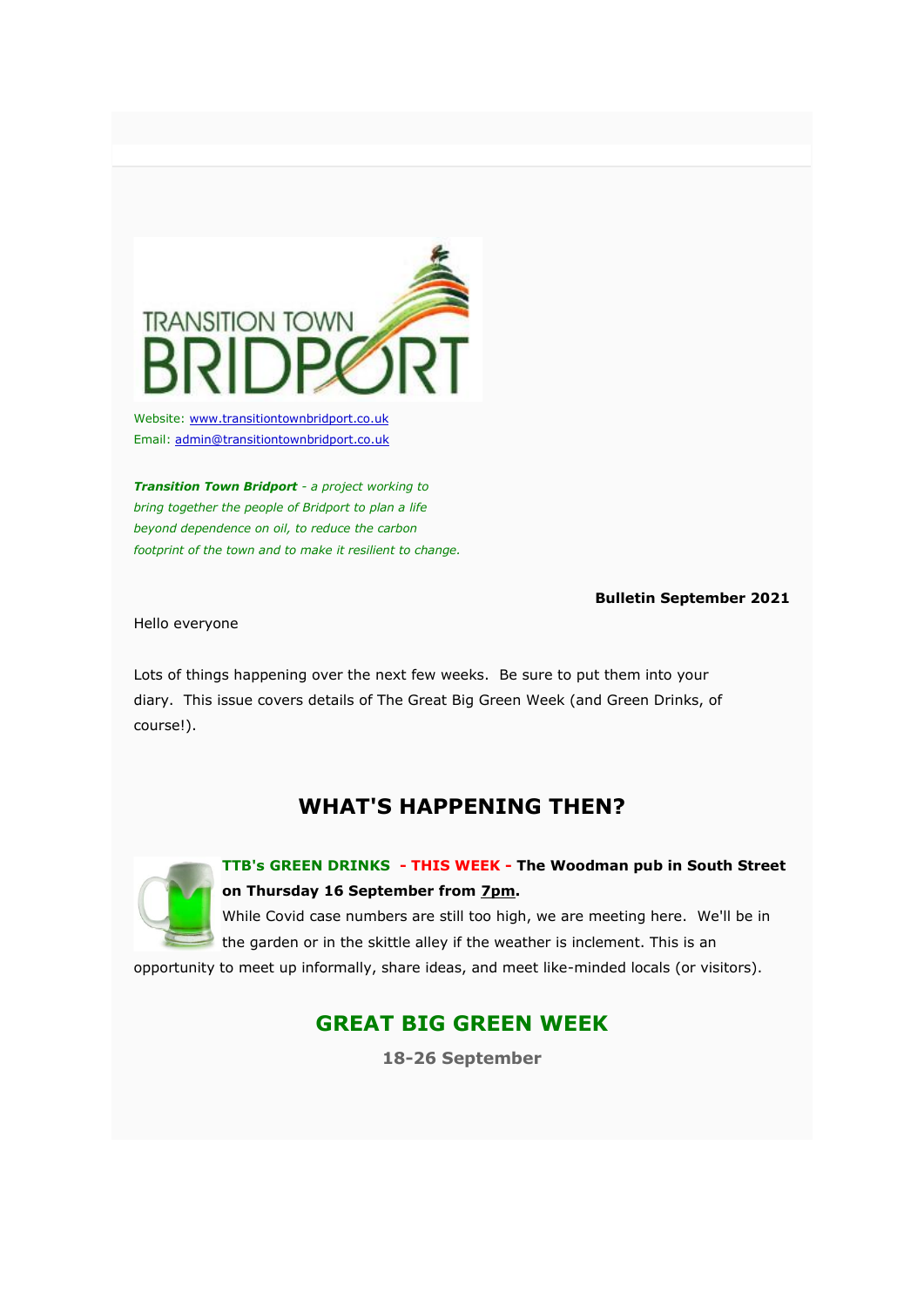

## **ALL EVENTS FREE unless priced**

**\* indicates donations are welcomed**

**Saturday 18th: Opening gathering -** This is a national campaign held during the week September 18-26 2021. West Dorset FoE will be hosting Bridport's opening gathering on the **Millennium Green, Bridport, (off Rax Lane) 18th September 10.30-2.30.**  Amongst many others there will be a TTB stall - this would be a good time to chat about Greener Homes and the Edible Gardens. If you can spare an hour to person the stall, please email [Sam Wilberforce.](https://transitiontownbridport.us13.list-manage.com/track/click?u=c5fcbeedffae114d69833f643&id=1b84bfc9b6&e=7424f95957)

There will also be music, and after the speeches and Mayor's proclamation Psychadelephants will be doing a set, at around 12.15 - not to be missed! Further info on each event through the week on [Friends of the Earth website](https://transitiontownbridport.us13.list-manage.com/track/click?u=c5fcbeedffae114d69833f643&id=0da86dc7d6&e=7424f95957)

## **Sunday 19th: Lyme Bay's road to recovery, meet at West Bay Discovery Centre, 10.30**

Talk and walk.

## **Monday 20th: Climate & Refugees - The Shed, Mountfield, Bridport, 6.30**

"In a Strange Land" Performed by Bridport Shakespeare Co **\***

**Tuesday 21st: Practical local climate change responses - United Church, East Street, Bridport, DT6 3LJ, 7pm. \***

A briefing and discussion evening. There are plenty of practical, positive ways that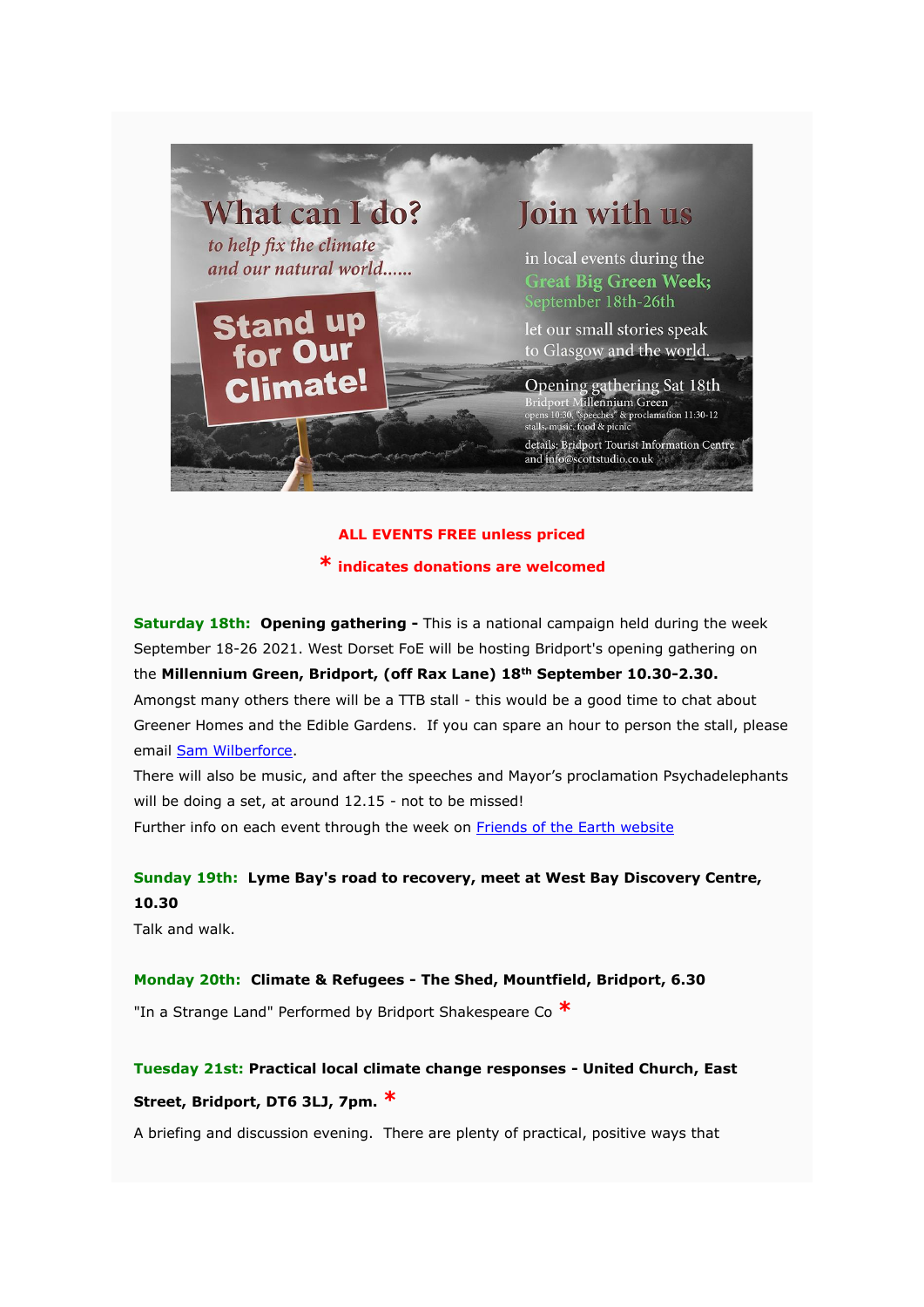households and community groups can respond to the increasing climate extremes we're seeing both locally and across the world. This evening is part of Great Big Green Week, and is a chance to learn more about what we can do locally, have your say, and discuss future plans. It's a joint event by Transition Town Bridport, West Dorset Friends of the Earth, and Bridport Food Matters.

We will cover four main topics, with a briefing on each, and plenty of space for questions, and discussion. Representatives of a range of local organisations have been invited, to help widen involvement from our local community. For full details and to book your free place, click [here](https://transitiontownbridport.us13.list-manage.com/track/click?u=c5fcbeedffae114d69833f643&id=9aba5261ab&e=7424f95957)

#### **Wednesday 22nd:**

i) Try an electric bike at St Mary's Field, 11am, with Bridport Cycles. Helmets provided. ii) **Sing to celebrate the Earth with Taize choir, Borough Gardens 2-3pm**

#### **Thursday 23rd:**

i) **Making the best of What's Left: from 11:30.** Join Bridport Food Matters in **St. Swithun's church car park**, as local chef Giles Smith creates delicious recipes with the leftovers. Free tasting.

ii) **Green Ethics: Actions and Dilemmas - Bridport Town Hall, 7.30pm** Community philosophy discussion. Organised and hosted by Kelvin Clayton - look on TTB's Facebook [page](https://transitiontownbridport.us13.list-manage.com/track/click?u=c5fcbeedffae114d69833f643&id=258a3d143c&e=7424f95957) for more details. **\***

iii) **Sustainable Living Workshop - Unitarian Chapel, East St, (upstairs). 7.30-9.00** Advice and tips from local experts.  $E6$  entry

## **Friday 24th:**

i) **Voices of Hope - Borough Gardens, 11-noon** Community Singing ii) **Tree walk, treasure hunt and quiz for parents and under 12s Millennium Green, 5pm** iii) **Inside Out Dorset: Symondsbury Estate 24th-26th** Art trails with environmental themes.

**Saturday 25th and 26th and the following weekend 2nd and 3rd October: Greener Homes.** The weekends of 25-26 September and 5-6 October we are running our eight Open Homes event. Around 50 homes around the whole of Dorset will be open to visitors for a day. They will showcase eco-building, retrofitting, low impact lifestyles, electric cars and bikes, heat pumps solar panels and batteries etc. Get inspiration of what you can do in your home to combat climate change, and share the experience of people who have made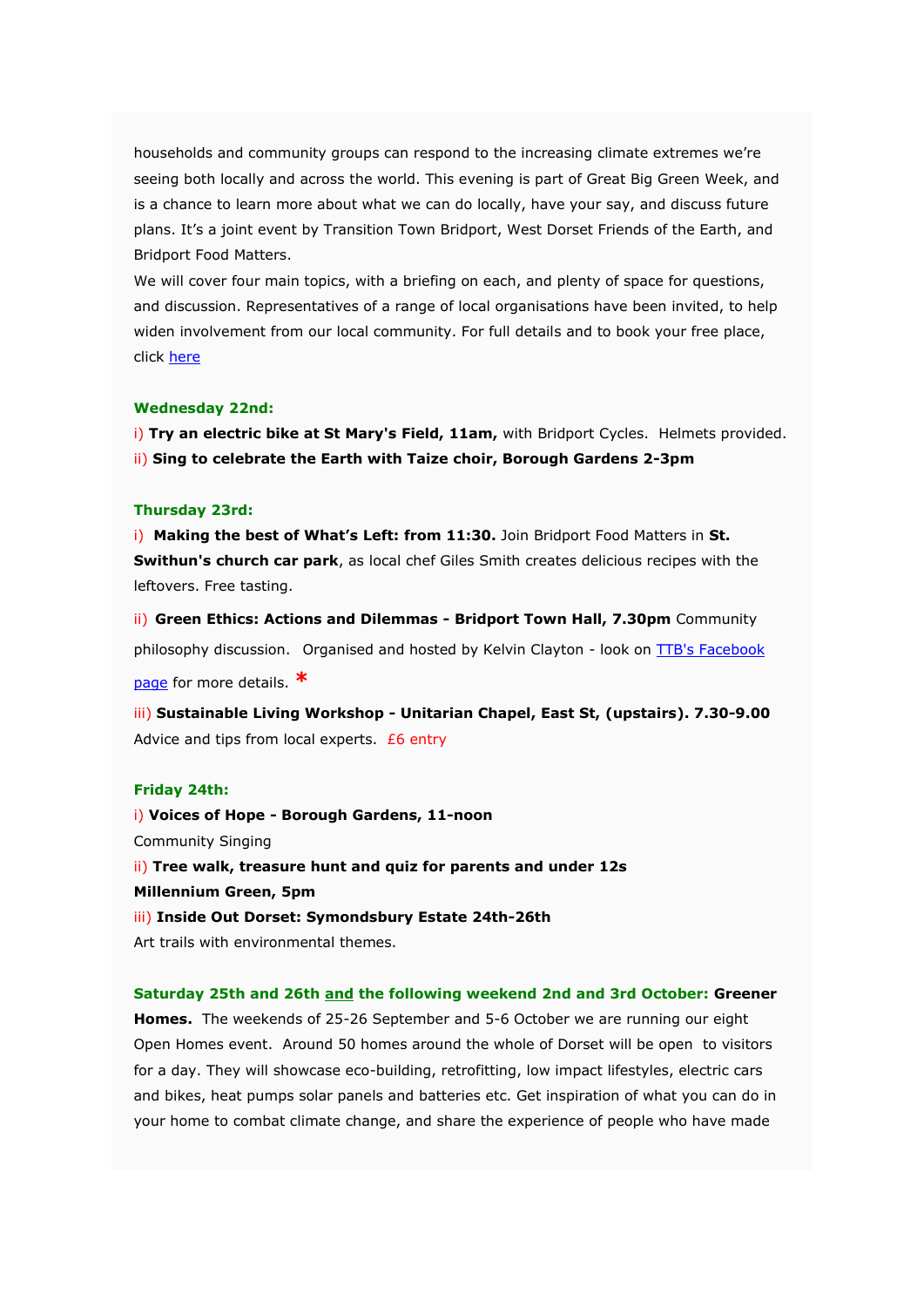the journey. For details see. [http://dorset.greenopenhomes.net/.](https://transitiontownbridport.us13.list-manage.com/track/click?u=c5fcbeedffae114d69833f643&id=134cce104f&e=7424f95957) Some of these visits you will need to book through Eventbrite – follow the links on the website. An explanation of the terms can be found on [our website.](https://transitiontownbridport.us13.list-manage.com/track/click?u=c5fcbeedffae114d69833f643&id=3f262b6c45&e=7424f95957)

Dorset Greener Homes is being organised through Dorset Climate Action Network, with TTB playing a leading role.

**Sunday 26th: Bridport Tree Planting Preview - The Hyde, Walditch, 3pm** Tour extensive gardens and site of major new project.

**ANY DAY** - in the comfort of your own home, please enjoy "This Good Earth", Robert Golden's film about soil, land and food. £3.95 (family ticket) available [here.](https://transitiontownbridport.us13.list-manage.com/track/click?u=c5fcbeedffae114d69833f643&id=634efa4ed8&e=7424f95957)

## **MORE NEWS**

### **Bridport achieves Plastic Free status** [R](https://transitiontownbridport.us13.list-manage.com/track/click?u=c5fcbeedffae114d69833f643&id=802d47f5de&e=7424f95957)[ead all about it!](https://transitiontownbridport.us13.list-manage.com/track/click?u=c5fcbeedffae114d69833f643&id=7be75362ee&e=7424f95957)



**Regular reminder from Sam** *"TTB sends this newsletter to over 250 people. 573 people follow us on Facebook. Yet when it comes to organising events we are very short of hands. If you would like to be involved in planning one of these - Greener Homes, The Great Big Green Week, the Edible Garden, the Food Hub, or indeed the Fashion Revolution campaign which we* 

\_\_\_\_\_\_\_\_\_\_\_\_\_\_\_\_\_\_\_\_\_\_\_\_\_\_\_\_\_\_\_\_\_